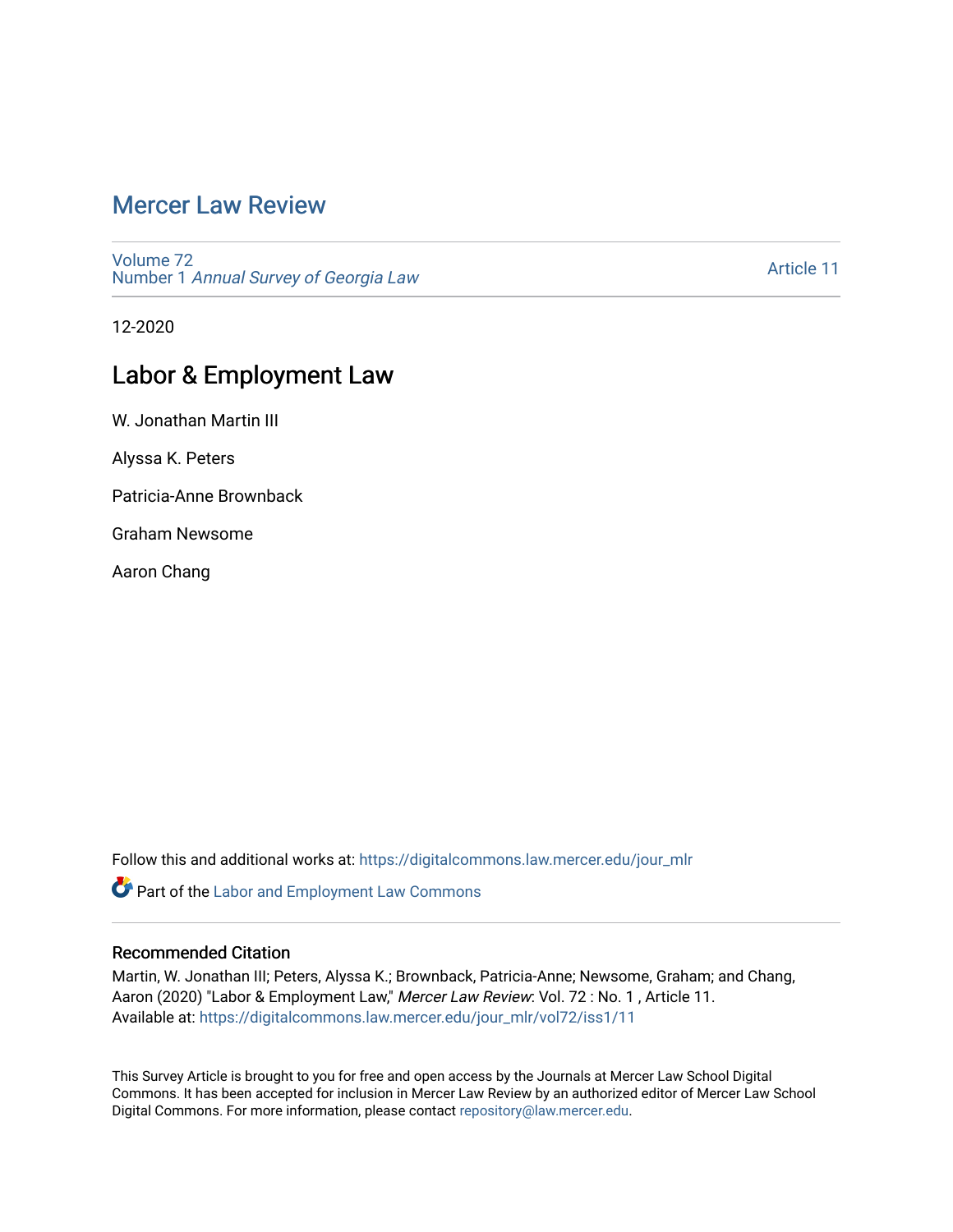# **Labor and Employment Law**

**by W. Jonathan Martin I[I\\*](#page-1-0)**

### **Alyssa K. Peters[\\*\\*](#page-1-1)**

### **Patricia-Anne Brownback[\\*\\*\\*](#page-1-2)**

## **Graham Newsome[\\*\\*\\*\\*](#page-1-3)**

## **and Aaron Chang[\\*\\*\\*\\*\\*](#page-1-4)**

#### I. INTRODUCTION

This Article surveys revisions to the Official Code of Georgia Annotated (O.C.G.A.)<sup>[1](#page-1-5)</sup> and decisions interpreting Georgia law from June 1, [2](#page-1-6)019 to May 31, 2020,<sup>2</sup> that affect labor and employment relations for Georgia employers.

<span id="page-1-0"></span>\* Equity Partner, Constangy, Brooks, Smith & Prophete LLP, Macon, Georgia. University of Georgia (B.B.A., cum laude, 1991); Mercer University School of Law (J.D., magna cum laude, 1994). Member, Mercer Law Review (1992–1994); Administrative Editor (1993–1994); Chapter Editor, THE DEVELOPING LABOR LAW (John E. Higgins Jr. et al. eds., 5th ed. 2006 & Supps.). Member, State Bar of Georgia.

<span id="page-1-1"></span>\*\* Partner, Constangy, Brooks, Smith & Prophete LLP, Macon, Georgia. University of Georgia (B.A., 2004); Georgia State College of Law (J.D., 2008). Member, Georgia State Law Review (2006–2008); Contributing Editor, THE DEVELOPING LABOR LAW (John E. Higgins Jr. et al. eds., 5th ed. 2006 & Supps.). Member, State Bar of Georgia.

<span id="page-1-2"></span>\*\*\* Associate, Constangy, Brooks, Smith & Prophete, LLP, Macon, Georgia. Mercer University (B.B.A., cum laude, 2013); Mercer University School of Law (J.D., cum laude, 2016). Member, Mercer Law Review (2014–2016). Member, State Bar of Georgia.

<span id="page-1-3"></span>\*\*\*\* Associate, Constangy, Brooks, Smith & Prophete, LLP, Macon, Georgia. University of Georgia (B.A., 2014); University of Georgia School of Law (J.D., 2017). Member, Georgia Journal of International and Comparative Law (2015–2017). Member, State Bar of Georgia.

<span id="page-1-4"></span>\*\*\*\*\*\* Associate, Constangy, Brooks, Smith & Prophete, LLP, Macon, Georgia. University of North Carolina at Chapel Hill (B.A., 2007); Villanova University School of Law (J.D., 2011). Member, State Bar of Georgia.

<span id="page-1-5"></span><sup>1</sup> For an analysis of Georgia labor and employment law during the prior survey period, see W. Melvin Haas III, et al. *Labor and Employment Law, Annual Survey of Georgia Law*, 71 Mercer L. Rev. 137 (2019).

<span id="page-1-6"></span>2Attorneys practicing labor and employment law have a multitude of reference sources for recent developments in federal legislation and case law. *See generally* THE DEVELOPING

149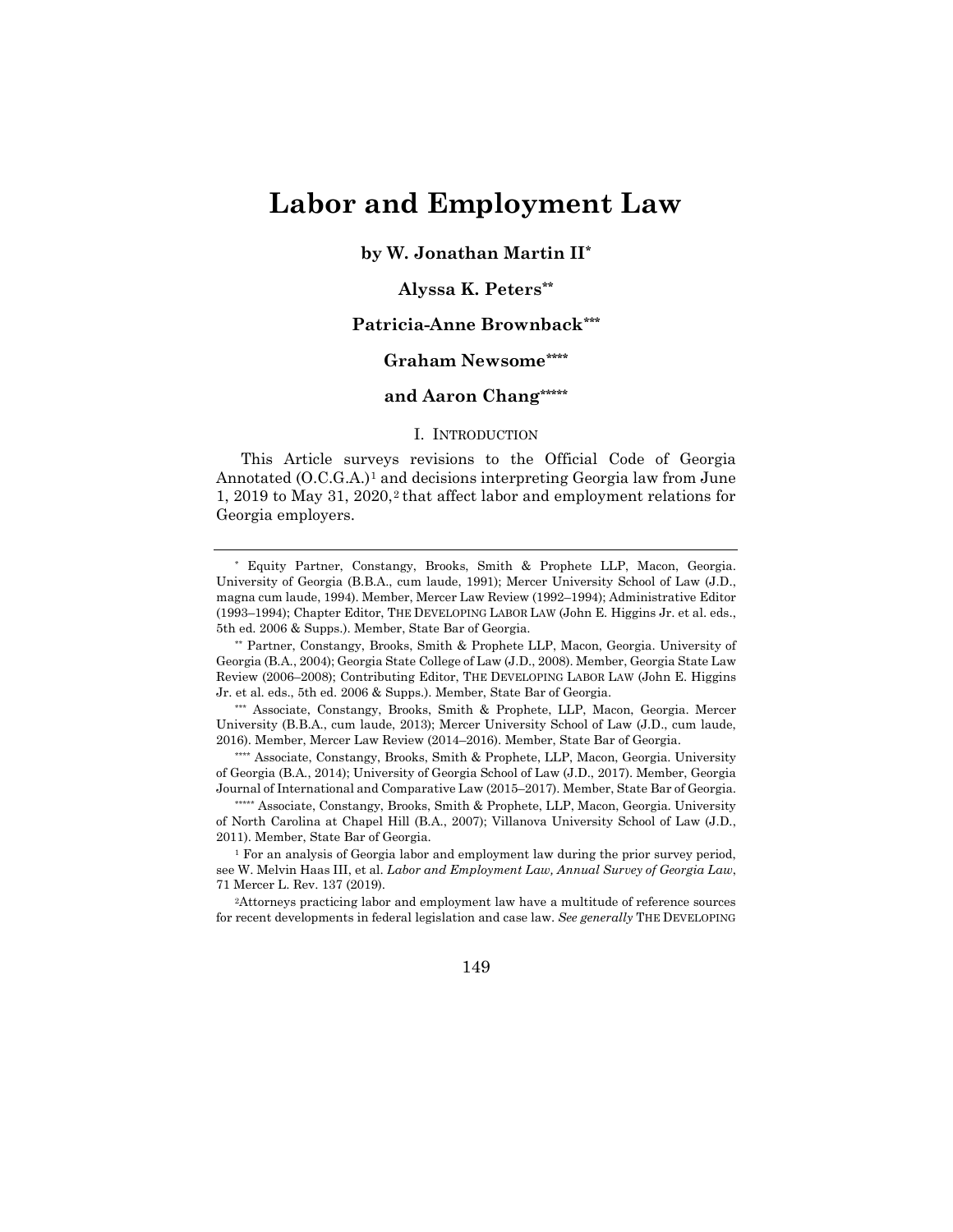#### II. RESPONDEAT SUPERIOR

#### *A. Vicarious Liability*

Under the doctrine of respondeat superior, an employer may be held vicariously liable for the negligence or intentional torts of employees that are committed within the scope of their employment.[3](#page-2-0) To hold an employer vicariously liable for the torts of an employee, the following two elements must be established: (1) the employee was acting in furtherance of the employer's business; and (2) the employee was acting within the scope of the employer's business.[4](#page-2-1)

In *Terry v. Old Hat Chimney, LLC*,[5](#page-2-2) Matthew Terry (Terry), sued Old Hat Chimney, LLC (Old Hat) and its employee, Nickolas James Payne (Payne), "for damages allegedly sustained when a company van driven by Payne rear-ended Terry's vehicle."[6](#page-2-3) Terry brought a claim of negligence against Payne and a claim of vicarious liability through the doctrine of respondeat superior against Old Hat. Old Hat admitted that Payne was actually employed at the time of the accident, and that he was acting within the scope of his employment when the collision occurred.[7](#page-2-4) Following this admission, Old Hat then "moved for partial summary judgment on Terry's direct liability claim."[8](#page-2-5)

In finding that the Cherokee County Superior Court properly granted partial summary judgment to Old Hat, the Georgia Court of Appeals largely based its decision on precedent established in *Hospital Authority of Valdosta/Lowndes County v. Fender*[9](#page-2-6) by the court in 2017.[10](#page-2-7) In that case, the court of appeals held "if a defendant employer concedes that it will be vicariously liable under the doctrine of respondeat superior if its employee is found negligent, the employer is entitled to summary judgment on the plaintiff's [duplicative] claims for negligent

<sup>6</sup> *Id.* at 674, 832 S.E.2d at 651.

<span id="page-2-6"></span><span id="page-2-5"></span><span id="page-2-4"></span><span id="page-2-3"></span><sup>7</sup> *Id.*

<sup>8</sup> *Id.*

LABOR LAW (John E. Higgins Jr. et al. eds., 7th ed. 2017); BARBRA LINDEMANN & PAUL GROSSMAN, EMPLOYMENT DISCRIMINATION LAW (C. Geoffrey Weirich et al. eds., 4th ed. 2007); W. Jonathan Martin II et al., Labor and Employment, *2019 Eleventh Circuit Survey*, 71 Mercer L. Rev. 1059 (2020); Daily Lab. Rep. (BNA). Accordingly, this Article is not intended to cover the latest developments in federal labor and employment law. Rather, this Article is intended only to cover legislative and judicial developments arising under Georgia state law during the survey period.

<span id="page-2-1"></span><span id="page-2-0"></span><sup>3</sup> Charles R. Adams III, GEORGIA LAW OF TORTS § 7:2 (2017–2018 ed).

<sup>4</sup> *Id.* at § 7:2.

<span id="page-2-2"></span><sup>5</sup> 351 Ga. App. 673, 832 S.E.2d 650 (2019).

<sup>9</sup> 342 Ga. App. 13, 21, 802 S.E.2d 346, 354 (2017).

<span id="page-2-7"></span><sup>10</sup> *Terry*, 351 Ga. App. at 674, 832 S.E.2d at 651–52.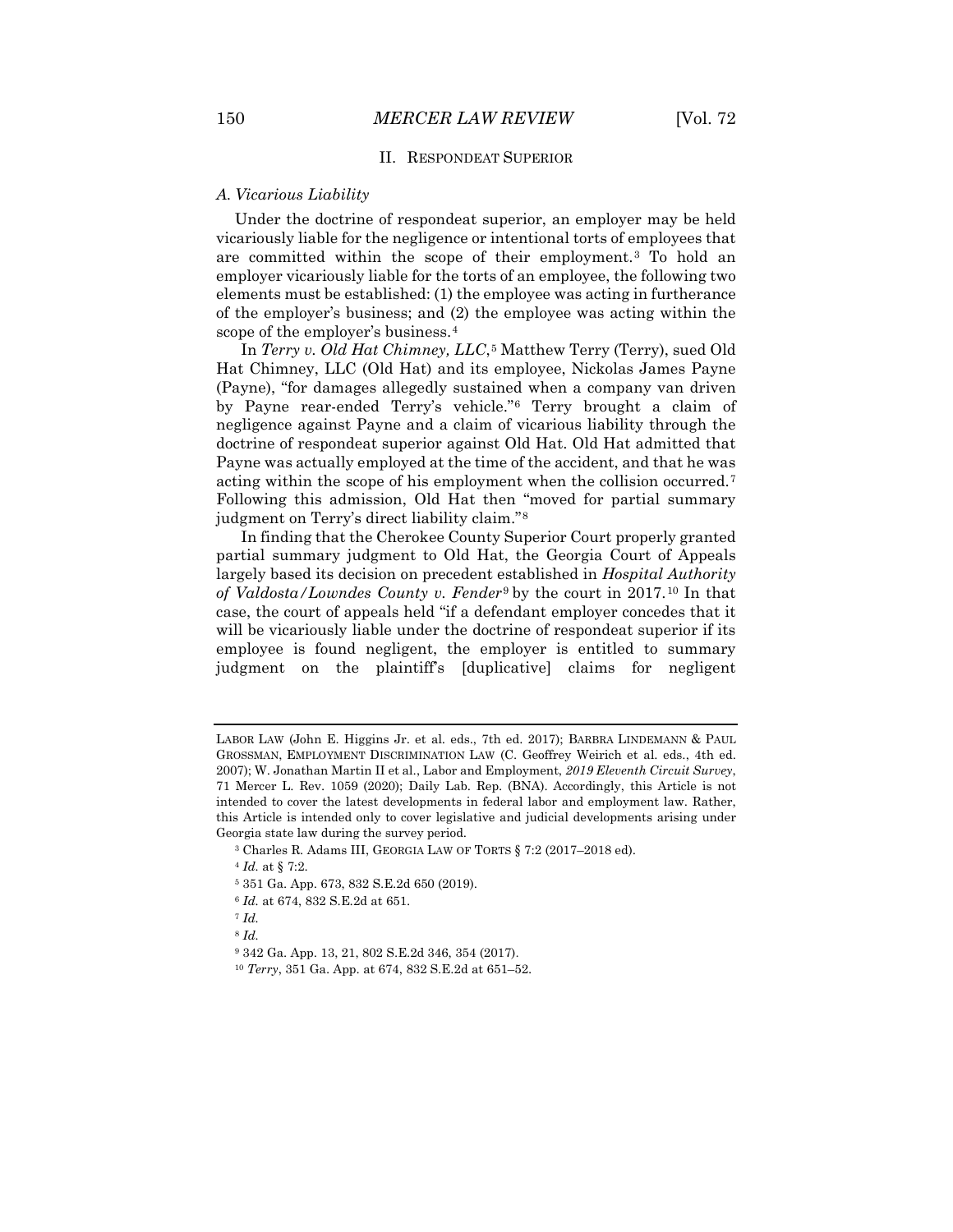entrustment, hiring, training, supervision, and retention."[11](#page-3-0) Thus, the court of appeals held that since Old Hat admitted that the doctrine of respondeat superior applied, *Fender* required the court to hold that Terry's claim for negligent hiring, training, and supervision was duplicative of the claim for respondeat superior and must be dismissed.[12](#page-3-1) Terry attempted to convince the court to overrule *Fender*, claiming it contravenes O.C.G.A. § 51-12-33(b),<sup>[13](#page-3-2)</sup> Georgia's apportionment statute.<sup>[14](#page-3-3)</sup>

In the case of *Centurion Industries, Inc. v. Naville-Saeger*,[15](#page-3-4) Jeremy Carter (Carter) worked as a millwright for A-Lert Construction Services, a division of Centurion Industries, Inc. (Centurion), performing "shutdown work," where a factory would shut down for multiple weeks and Carter would perform maintenance work at the factory during the shutdown period. Carter would often travel to out of town job sites to perform work at shutdown locations. Carter eventually was assigned to a location in Louisiana but requested leave to return to Georgia to take care of personal matters. Upon returning to Georgia, Carter attempted to pass a school bus and hit the car in which Naville-Saeger was a passenger. Carter was found to be driving under the influence of alcohol. The parents of Naville-Saeger then brought separate actions against Centurion, which moved for summary judgment on the basis that Carter was not acting in the course and scope of his employment when the collision occurred. The Lowndes County State Court denied Centurion's motion for summary judgment, and Centurion requested interlocutory review by the court of appeals.[16](#page-3-5)

In reversing the judgment of the trial court, the court of appeals determined that Carter was engaged in the purely personal matter of driving to Valdosta while on unpaid leave from work and, therefore, was not acting in the course and scope of his employment.[17](#page-3-6) The majority of the court's analysis focused on the applicability of the "special mission" rule, which is an exception to the general rule that an "employee is deemed to act only for his own purposes while commuting to or from work."[18](#page-3-7) Finding that the exception did not apply, the court focused on the fact that Centurion had not requested Carter to perform any

<span id="page-3-2"></span><span id="page-3-1"></span><span id="page-3-0"></span><sup>11</sup> *Fender*, 342 Ga. App. at 21, 802 S.E.2d at 354.

<sup>12</sup> *Terry*, 351 Ga. App. at 674–75, 832 S.E.2d at 652.

<sup>13</sup> O.C.G.A. § 51-12-33(b) (2020).

<span id="page-3-3"></span><sup>14</sup> *Terry*, 351 Ga. App. at 674–75, 832 S.E.2d at 652.

<span id="page-3-4"></span><sup>15</sup> 352 Ga. App. 342, 834 S.E.2d 875 (2019).

<span id="page-3-5"></span><sup>16</sup> *Id.* at 343–44, 834 S.E.2d at 877–78.

<span id="page-3-6"></span><sup>17</sup> *Centurion*, 352 Ga. App. at 347, 834 S.E.2d at 880.

<span id="page-3-7"></span><sup>18</sup> *Id.* at 345, 834 S.E.2d at 879.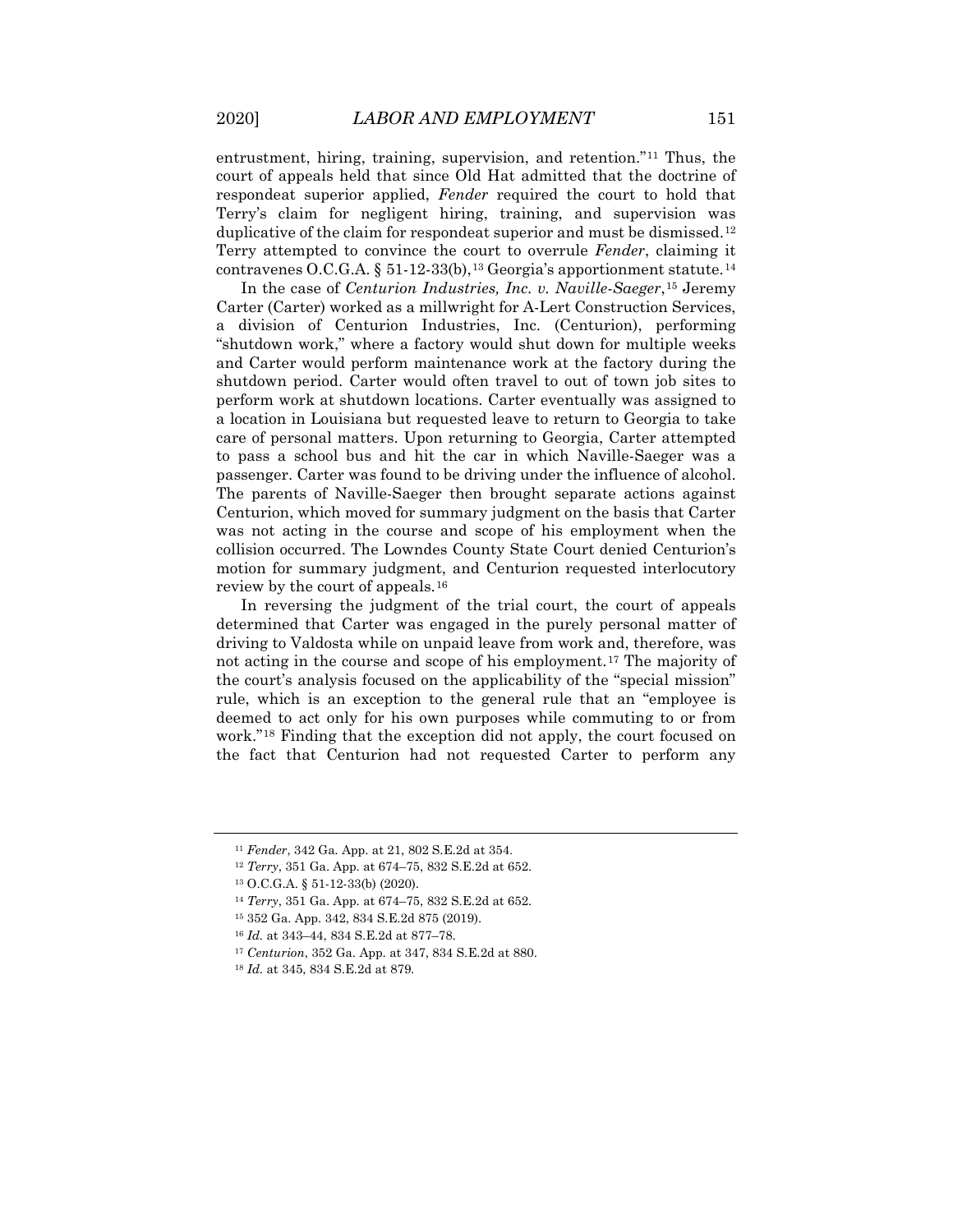particular task and that Carter's acts took place during a time when Carter was on approved leave.[19](#page-4-0)

*In re In/Ex Systems, Inc. v. Masud,*<sup>[20](#page-4-1)</sup> Michael Green (Green) worked for In/Ex Systems, Inc. (In/Ex) as a technician, primarily in commercial construction. As Green drove northbound on Interstate 85 on his way to work, a vehicle suddenly entered his travel lane. Green quickly changed lanes to avoid a collision, at which time the front driver's side tire came off of his vehicle, and struck a vehicle driven by Tahsin Masud's (Masud) wife as she was driving southbound on Interstate 85. Green later pled guilty to driving with unsafe equipment.[21](#page-4-2)

Masud, representing the interest of his deceased wife and juvenile daughter who were in the car struck by Green's tire, brought an action against In/Ex alleging vicarious liability for injuries incurred in the accident.[22](#page-4-3) "In/Ex filed a motion for summary judgment in both lawsuits, arguing, inter alia, that Green had not been driving negligently at the time of the collision."[23](#page-4-4) The Cobb County State Court denied In/Ex's motion for summary judgment, which led to In/Ex's request for review by the court of appeals.[24](#page-4-5)

In reversing the finding of the trial court, the court of appeals held that "Green had no knowledge of any unsafe condition that caused the tire to separate from the vehicle."[25](#page-4-6) The court also gave credence to the fact that Green's passenger, a co-worker, did not notice any issue with the vehicle.[26](#page-4-7) Since Green had no knowledge of any unsafe condition, which was required to hold In/Ex vicariously liable, the court of appeals held that the trial court erred in denying In/Ex's motion for summary judgment.[27](#page-4-8)

*In re Hernandez v. Schumacher Group Healthcare Consulting, Inc.*[28](#page-4-9) arose out of an incident where Domingo Hernandez (Mr. Hernandez), husband of the plaintiff, went to the emergency room of Dorminy Medical Center because he was suffering from chest pain. Dr. John Glenn (Dr. Glenn) examined Mr. Hernandez and ordered tests. Dr. Glenn later arranged to transport the decedent to a better equipped hospital.[29](#page-4-10)

<sup>19</sup> *Id.* at 347, 834 S.E.2d at 880.

<span id="page-4-1"></span><span id="page-4-0"></span><sup>20352</sup> Ga. App. 722, 835 S.E.2d 799 (2019).

<span id="page-4-2"></span><sup>21</sup> *Id.* at 723, 835 S.E.2d at 801.

<span id="page-4-3"></span><sup>22</sup> *Id.* at 722–24, 835 S.E.2d at 800–01.

<span id="page-4-4"></span><sup>23</sup> *Id.* at 723–24, 835 S.E.2d at 801.

<sup>24</sup> *Id.* at 722, 835 S.E.2d at 800.

<sup>25</sup> *Id.* at 726, 835 S.E.2d at 802.

<span id="page-4-9"></span><span id="page-4-8"></span><span id="page-4-7"></span><span id="page-4-6"></span><span id="page-4-5"></span><sup>26</sup> *Id.*

<sup>27</sup> *Id*. at 726, 835 S.E.2d at 802–03.

<sup>28</sup> 352 Ga. App. 838, 835 S.E.2d 787 (2019).

<span id="page-4-10"></span><sup>29</sup> *Id.* at 839, 835 S.E.2d 789.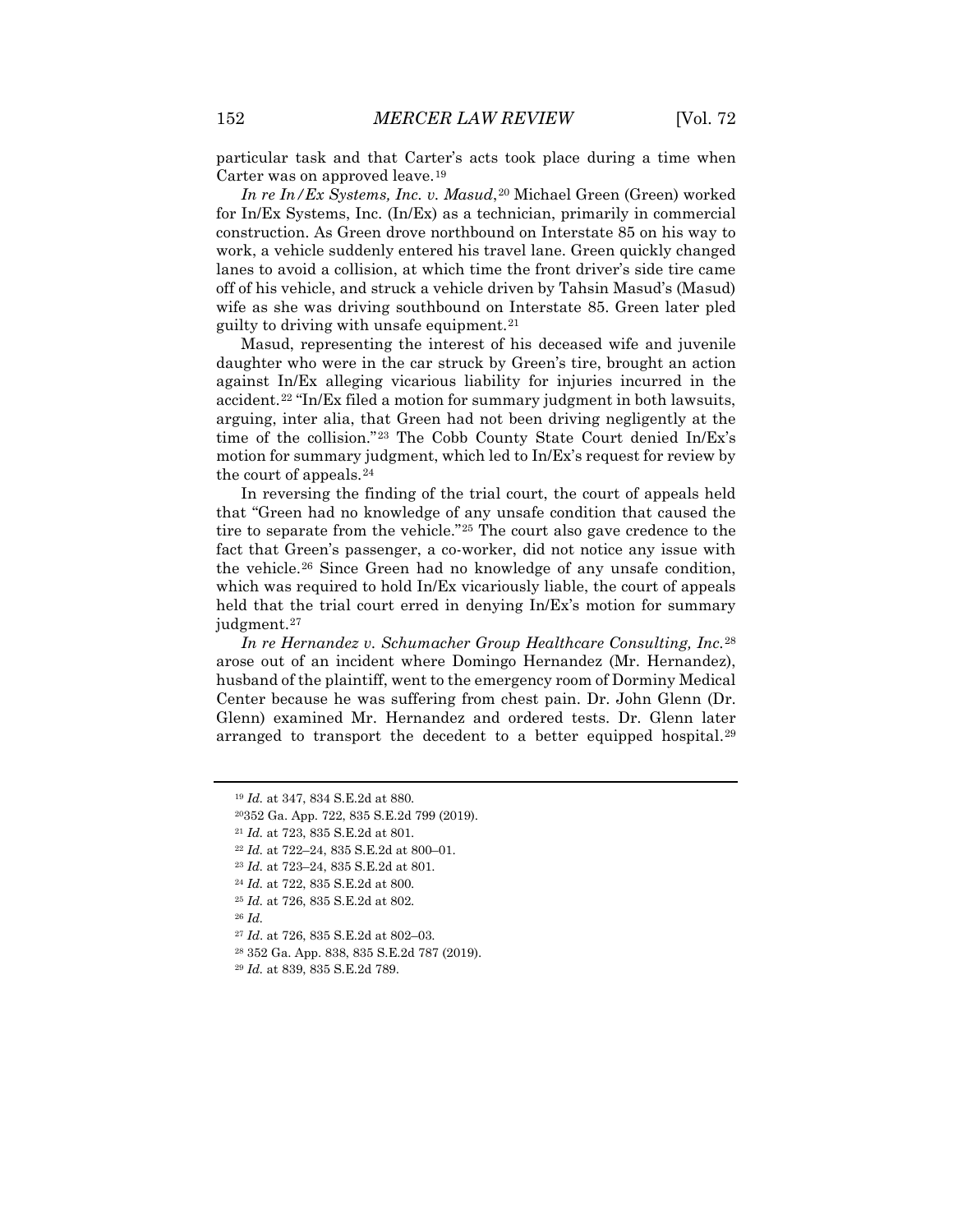During the trip to the other hospital, "the decedent went into cardiac arrest and was pronounced dead upon arrival."[30](#page-5-0)

Hettie Sue Hernandez filed a complaint against Dr. Glenn and Schumacher Group Healthcare Consulting, Inc. (Schumacher), claiming medical malpractice and wrongful death. Schumacher successfully moved for summary judgment, arguing that Dr. Glenn had never been its employee or agent and was instead an independent contractor of Ben Hill Emergency Group, LLC, which provided emergency department staffing and management services to Schumacher.<sup>[31](#page-5-1)</sup>

On appeal, the court of appeals affirmed Ben Hill County Superior Court's holding.[32](#page-5-2) In fact, the court held that Schumacher was a holding company and had never had any employees or agents.<sup>[33](#page-5-3)</sup> Because there was no legal relationship between Dr. Glenn and Schumacher, it was not possible to impose vicarious liability on Schumacher.[34](#page-5-4) Furthermore, no employment contract existed between Dr. Glenn and Schumacher.<sup>[35](#page-5-5)</sup>

In *Avis Rent A Car System, LLC v. Johnson*,[36](#page-5-6) Brianna Johnson (Johnson) was seriously injured when she was struck by a sport utility vehicle that had been stolen from Avis Rent A Car Systems, LLC's (Avis) car rental lot in downtown Atlanta. Johnson sued Avis, Avis Budget Group, Inc., and Peter Duca, a regional security manager for Avis Budget Group, as well as CSYG, Inc. (CSYG), the operator of the downtown Avis location, and Yonas Gebremichael (Gebremichael), CSYG's owner. After a jury trial, the jury awarded Johnson \$7 million in damages, despite finding CSYG and Gebremichael not liable.[37](#page-5-7) "Avis filed a motion for judgment notwithstanding the verdict [JNOV] or, in the alternative, for a new trial as to liability."[38](#page-5-8) The Gwinnett County State Court denied the motion for JNOV but granted a new trial as to liability. Avis appealed the denial of its motion for judgment notwithstanding the verdict. "Johnson appeal[ed] the grant of Avis's motion for a new trial on the issue of liability."[39](#page-5-9)

On appeal, the court of appeals reversed the denial of Avis's motion for judgment notwithstanding the verdict.<sup>40</sup> The court largely based its

<span id="page-5-9"></span><span id="page-5-8"></span><sup>38</sup> *Id.*

<span id="page-5-2"></span><span id="page-5-1"></span><span id="page-5-0"></span><sup>30</sup> *Id.*

<sup>31</sup> *Id.* at 839–40, 835 S.E.2d at 789.

<sup>32</sup> *Id.* at 846, 835 S.E.2d at 793.

<span id="page-5-4"></span><span id="page-5-3"></span><sup>33</sup> *Id.* at 843–44, 835 S.E.2d at 791.

<sup>34</sup> *Id.* at 844, 835 S.E.2d at 792.

<span id="page-5-5"></span><sup>35</sup> *Id.* at 843–44, 835 S.E.2d at 791.

<sup>36</sup> 352 Ga. App. 858, 836 S.E.2d 114 (2019).

<span id="page-5-7"></span><span id="page-5-6"></span><sup>37</sup> *Id.* at 858, 836 S.E.2d at 115–16.

<sup>39</sup> *Id.* at 859, 836 S.E.2d at 116.

<span id="page-5-10"></span><sup>40</sup> *Id.* at 864, 836 S.E.2d at 119.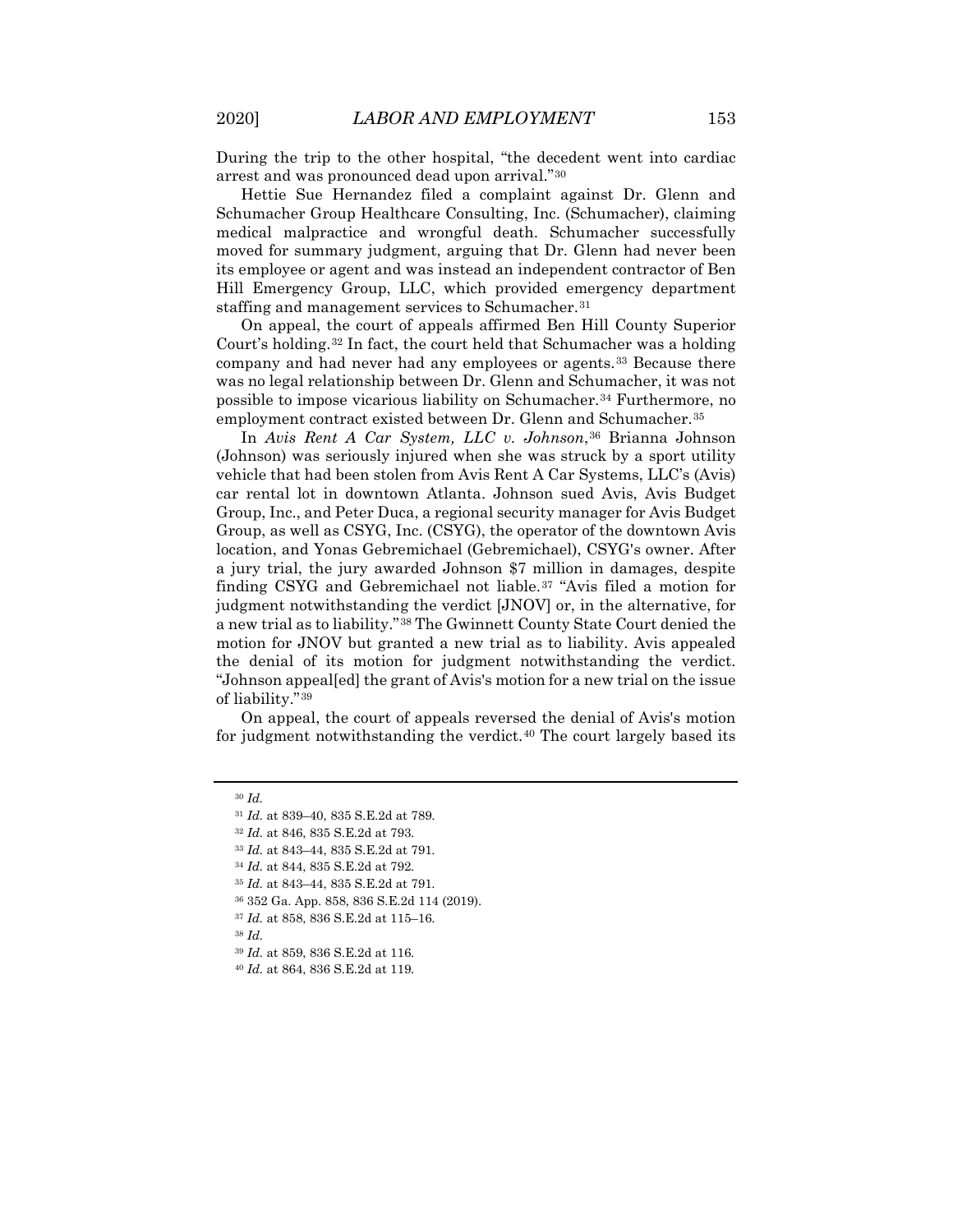decision on Avis's argument that it could not be held vicariously liable when CSYG and Gebremichael were found not liable by the jury.<sup>[41](#page-6-0)</sup>

The case of *Mannion & Mannion, Inc. v. Mendez*[42](#page-6-1) involved an accident caused by Loren Blunkall (Blunkall), who worked for Mannion & Mannion, Inc. (Mannion) as a mechanic. Blunkall did not have a set lunch period, and he often went to lunch with a co-worker who lived across the street from Mannion's lot. Before he would leave for lunch, he would tell the other employees working in the office that he was headed out to get lunch. Mannion did have a time clock, but Blunkall did not always clock in and out for lunch. On the day of the accident, Mannion's employees heard Blunkall say he was leaving for lunch. As he was leaving, Blunkall pulled into the intersection and struck Jesus Mendez's (Mendez) motorcycle, knocking Mendez off the bike and injuring him.[43](#page-6-2)

Mendez sued Blunkall for negligence, adding Mannion as a defendant under a theory of vicarious liability. Mannion moved for summary judgment, arguing that it could not be liable because Blunkall was not acting in the scope of his employment when he collided with Mendez, but the Liberty County State Court denied Mannion's motion. Mannion filed for interlocutory review and asserted that the trial court erred in denying its summary judgment motion because all of the evidence showed that Blunkall was on his lunch break and not running an errand for Mannion at the time of the accident.[44](#page-6-3) In reversing the trial court, the court of appeals agreed with Mannion.[45](#page-6-4) Since Blunkall was on his lunch break, the court of appeals held that Blunkall was not acting within the scope of his employment at the time of the accident as a matter of law, and thus, Mannion was entitled to summary judgment.<sup>[46](#page-6-5)</sup>

In *Carnegay v. Walmart Stores, Inc.*,[47](#page-6-6) Tyrone Carnegay (Carnegay) was shopping for groceries at Walmart. After he paid for the items he purchased, he thought he had been overcharged. Carnegay returned to the produce aisle and then planned to go back to the cashier for a refund. However, Carnegay decided not to pursue the overpayment. Instead, he walked through the store toward the exit.<sup>[48](#page-6-7)</sup>

Ariana Boyd (Boyd), a Walmart loss prevention officer, noticed Carnegay put the tomato in the bag and then walk toward the exit. Boyd did not know whether Carnegay had paid for the tomato, so Boyd

<span id="page-6-1"></span><span id="page-6-0"></span><sup>41</sup> *Id.*

<sup>42</sup> 355 Ga. App. 28, 842 S.E.2d 334 (2020).

<span id="page-6-2"></span><sup>43</sup> *Id.* at 29, 842 S.E.2d at 337.

<sup>44</sup> *Id.* at 30, 842 S.E.2d at 337.

<span id="page-6-6"></span><span id="page-6-5"></span><span id="page-6-4"></span><span id="page-6-3"></span><sup>45</sup> *Id.*

<sup>46</sup> *Id.* at 33, 842 S.E.2d at 339.

<sup>47</sup> 353 Ga. App. 656, 839 S.E.2d 176 (2020).

<span id="page-6-7"></span><sup>48</sup> *Id.* at 657, 839 S.E.2d at 179.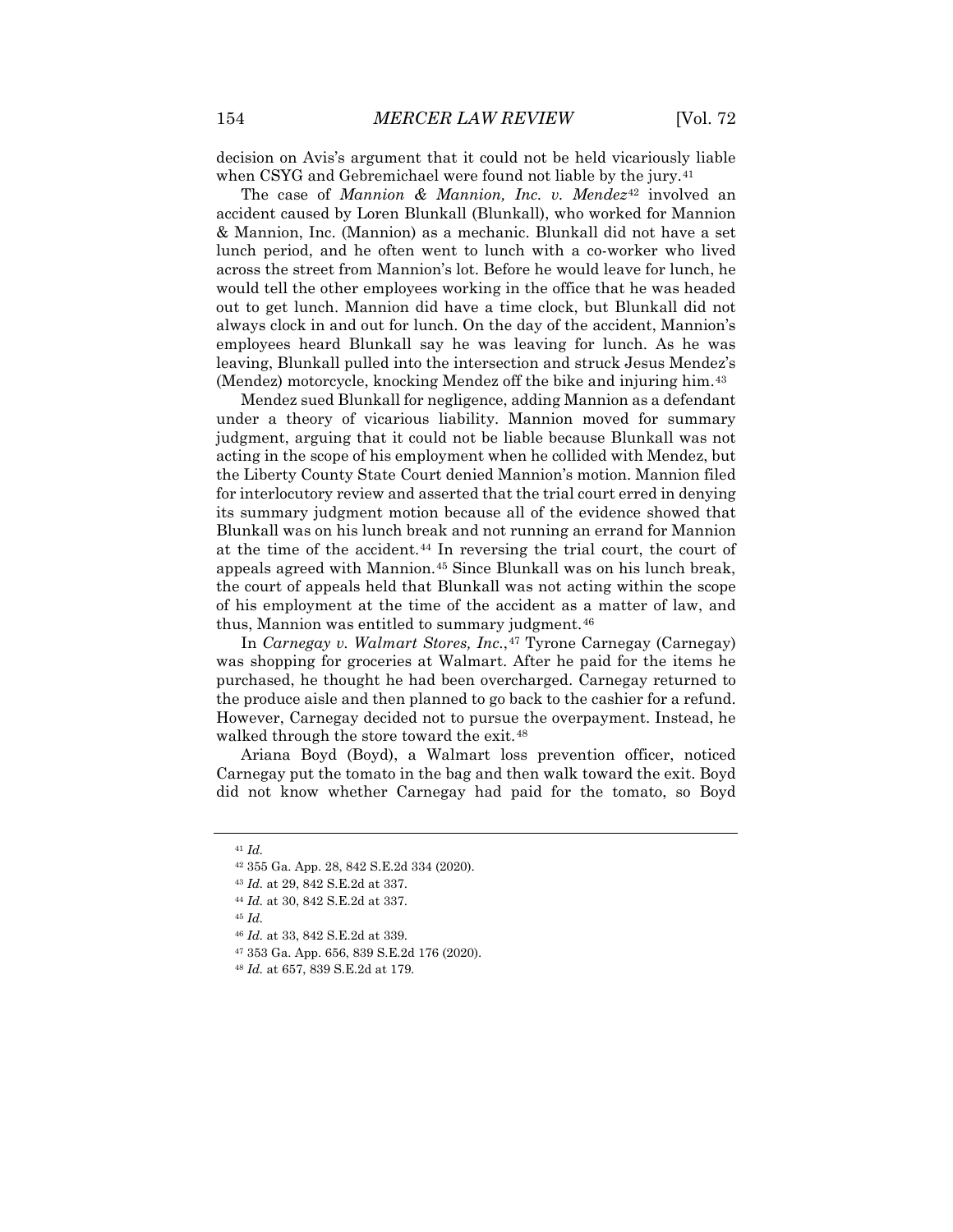informed Trevor King (King), an off-duty police officer, that she thought Carnegay might be shoplifting. As Carnegay approached the door, Carnegay saw Boyd, but she did not speak to him or identify herself as a Walmart employee. Carnegay then encountered King, who was standing directly in front of him. King ordered Carnegay to get on the ground and placed Carnegay under arrest for obstruction for failing to comply with King's instructions. King then grabbed his baton and struck Carnegay a total of seven times, breaking his leg.[49](#page-7-0)

Carnegay sued Walmart Stores, Inc. (Walmart), Boyd, and King for battery and false imprisonment. Carnegay argued that Walmart was vicariously liable for the torts of Boyd and King. Carnegay, Walmart, and Boyd moved for summary judgment. Fulton County State Court granted Walmart and Boyd's motion, but denied Carnegay's cross motion for summary judgment, which led to Carnegay's appeal.<sup>[50](#page-7-1)</sup>

The court of appeals thought it was clear that King was acting only as an off-duty police officer when he committed the acts of battery against Carnegay.[51](#page-7-2) Before hitting Carnegay with the baton, King placed Carnegay under arrest for obstruction, which is purely a function of a police officer, not an employee.[52](#page-7-3) In support, the court cited *Page v. CFJ Properties*,<sup>[53](#page-7-4)</sup> which held that "[i]n cases involving off-duty police officers working for private employers, . . . the employer escapes liability if the officer was performing police duties which the employer did not direct when the cause of action arose."<sup>[54](#page-7-5)</sup> However, the court held that "whether King was acting as a police officer or at the behest of Walmart present[ed] close factual questions that must be resolved by the jury."[55](#page-7-6) As to Boyd, it is undisputed that Boyd is a Walmart employee and that any action she took against Carnegay was within the scope of her employment.<sup>[56](#page-7-7)</sup> Enough factual issues remained on the issue of whether Boyd directed King to detain Carnegay that the court felt summary judgment was not appropriate for the false imprisonment claim against Boyd.[57](#page-7-8)

<sup>49</sup> *Id.*

<sup>50</sup> *Id.* at 656–58, 839 S.E.2d at 178–79.

<sup>51</sup> *Id.* at 660, 839 S.E.2d at 180–81.

<sup>52</sup> *Id.*

<span id="page-7-4"></span><span id="page-7-3"></span><span id="page-7-2"></span><span id="page-7-1"></span><span id="page-7-0"></span><sup>53</sup> 259 Ga. App. 812, 813, 578 S.E.2d 522 (2003) (internal citations and quotations omitted).

<span id="page-7-8"></span><span id="page-7-7"></span><span id="page-7-6"></span><span id="page-7-5"></span><sup>54</sup> *Carnegay*, 353 Ga. App. at 659, 839 S.E.2d at 180 (quoting Page v. CFJ Properties, 259 Ga. App. 812, 813, 578 S.E.2d 522 (2003)).

<sup>55</sup> *Id.* at 661, 839 S.E.2d at 181.

<sup>56</sup> *Id.* at 664, 839 S.E.2d at 183.

<sup>57</sup> *Id.*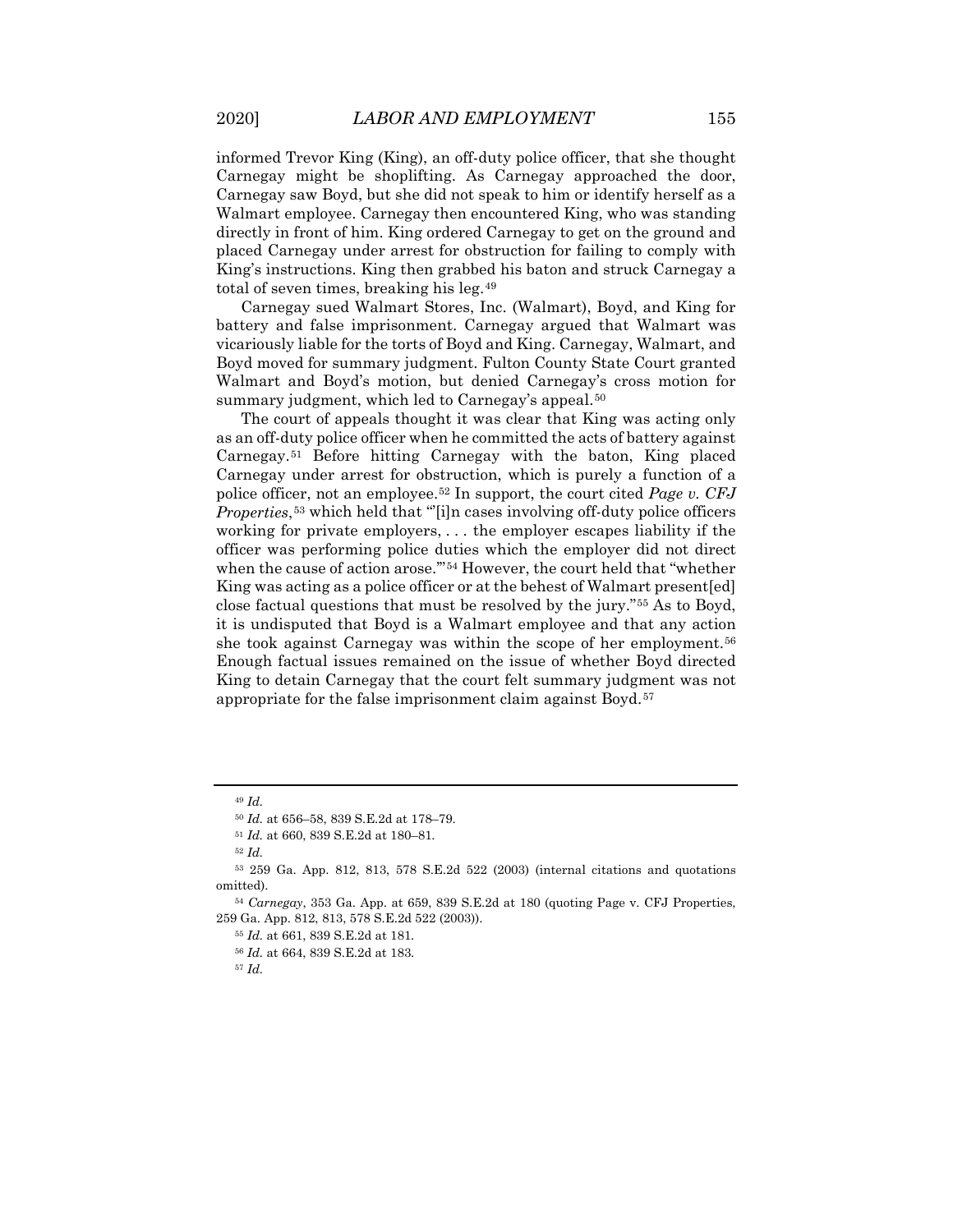### III. BUSINESS TORTS

#### *A. Negligent Hiring*

Under O.C.G.A  $§$  34-7-20,<sup>[58](#page-8-0)</sup> "the employer is bound to exercise ordinary care in the selection of employees and not to retain them after knowledge of incompetency."[59](#page-8-1) To sustain an action for negligent hiring, the plaintiff must prove the employer hired an employee whom "the employer knew or should have known posed a risk of harm to others where it [was] reasonably foreseeable from the employee's 'tendencies' or propensities that the employee could cause the type of harm sustained by the plaintiff."[60](#page-8-2)

In *Avis Rent A Car System, LLC v. Smith*,*[61](#page-8-3)* Adrienne Danielle Smith (Smith) was seriously injured when she was struck by a sport utility vehicle that had been stolen from Avis' car rental lot in downtown Atlanta by former employee, Byron Perry (Perry). Smith sued Avis Rent A Car System, LLC, Avis Budget Group, Inc., and Peter Duca, a regional security manager for Avis Budget Group, as well as CSYG, Inc. (CSYG), the operator of the downtown Avis location, and Yonas Gebremichael (Gebremichael), CSYG's owner for negligent hiring and retention. After a jury trial, the jury returned a verdict for Smith in the amount of \$47 million. Avis, CSYG, and Gebremichael filed a motion for judgment notwithstanding the verdict or, in the alternative, for a new trial. The trial court denied the motions. Avis, CSYG, and Gebremichael then appealed the denial of its motion for judgment notwithstanding the verdict or, in the alternative, for a new trial.<sup>[62](#page-8-4)</sup>

On appeal, the court of appeals held that Perry was not acting under color of employment when he committed his criminal acts, so CSYG and Gebremichael were entitled to judgment on Smith's negligent hiring and retention claims.[63](#page-8-5) The court based its decision on two prior decisions from the court of appeals, *Herrin Business Products v. Ergle*,[64](#page-8-6) and *Lear Siegler v. Stegall*,<sup>[65](#page-8-7)</sup> which stood for the proposition that "to be actionable, the [employee's] tortious act must occur during the [employee's] working hours or while the employee is acting under color of employment. An employer is shielded from liability for those torts his employee commits

<sup>58</sup> O.C.G.A § 34-7-20 (2008).

<sup>59</sup> O.C.G.A § 34-7-20.

<span id="page-8-6"></span><span id="page-8-5"></span><span id="page-8-4"></span><span id="page-8-3"></span><span id="page-8-2"></span><span id="page-8-1"></span><span id="page-8-0"></span><sup>60</sup> Munroe v. Universal Health Servs., Inc., 277 Ga. 861, 863, 596 S.E.2d 604, 606 (2004) (internal quotation marks omitted).

<sup>61</sup> 353 Ga. App. 24, 836 S.E.2d 100 (2019).

<sup>62</sup> *Id.* at 24, 836 S.E.2d at 102.

<sup>63</sup> *Id.* at 28, 836 S.E.2d at 105.

<sup>64</sup> 254 Ga. App. 713, 718 (4), 563 S.E.2d 442 (2002) (negligent retention).

<span id="page-8-7"></span>**<sup>65</sup> 184 Ga. App. 27, 360 S.E.2d 619 (1987) (negligent hiring).**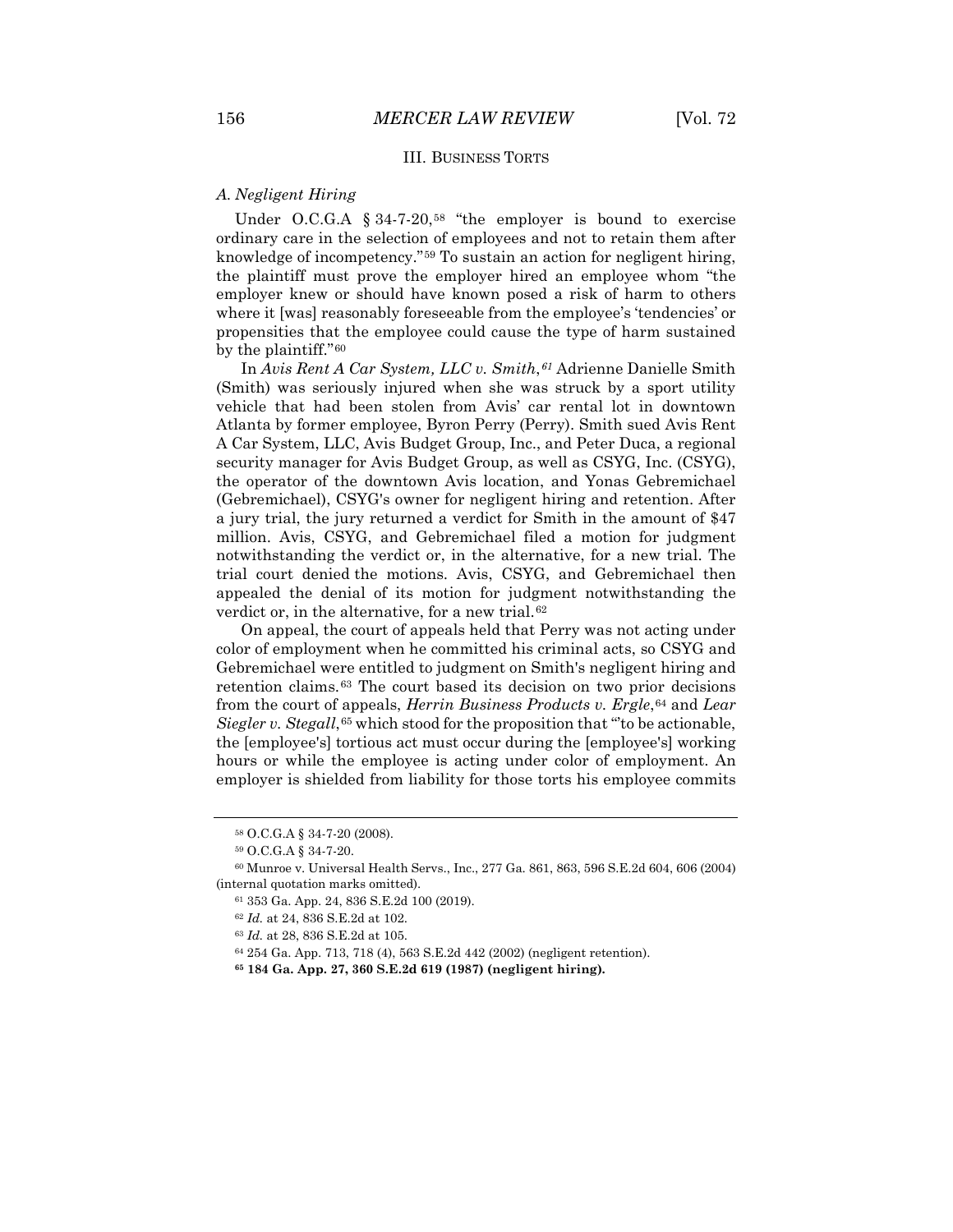on the public in general.'"[66](#page-9-0) As such, Smith could not prevail on her claim for negligent hiring against CSYG and Gebremichael.<sup>[67](#page-9-1)</sup>

#### *B. Interference with Business Relations*

In *Griffin v. Turner*,<sup>[68](#page-9-2)</sup> Gary Daniel Griffin (Griffin) brought an action against Dennis R. Turner (Turner), his neighbor, for tortious interference with contractual and business relations.<sup>[69](#page-9-3)</sup> The court of appeals held that a claim for tortious interference with contractual relations will not be defeated even if there is no contractual employment relationship, and the employee has resigned from the employment.<sup>[70](#page-9-4)</sup>

Griffin and Turner had a disagreement about the boundary line between their properties, which led to Turner taking multiple actions against Griffin related to his employment and his landscaping business. Griffin worked as a photographer for Strawbridge Studios, a company that provided photography services to public school systems. In April 2015, Turner called the offices of Strawbridge Studios, identified himself as a concerned parent, complained about Griffin's past drug arrests, and threatened further action if Griffin's employment was not "dealt" with. Griffin was then asked to resign. Additionally, Turner reached out to some of Griffin's landscaping clients and made disparaging comments about him, which caused Griffin to lose customers. Griffin then filed a lawsuit against Turner alleging interference with contractual and business relations and Turner moved for summary judgment, which was granted by the Richmond County Superior Court, and Griffin appealed.[71](#page-9-5)

The court of appeals rejected Turner's arguments that Griffin could not pursue claims for tortious interference with contractual relations relating to Griffin's employment with Strawbridge Studios based on the fact that there was no employment agreement.[72](#page-9-6) The court stated that even though the relationship is an at-will relationship, such a relationship may give rise to contractual rights that receive protection from third-party interference.[73](#page-9-7) Whether contractual rights existed was a question for the jury, and the trial court erred in granting summary judgment on that claim.<sup>[74](#page-9-8)</sup> Turner further argued that Griffin could not

- <sup>72</sup> *Id.* at 698, 830 S.E.2d at 243.
- <sup>73</sup> *Id.* at 697–98, 830 S.E.2d at 243.

<span id="page-9-4"></span><span id="page-9-3"></span><span id="page-9-2"></span><span id="page-9-1"></span><span id="page-9-0"></span><sup>66</sup> *Smith*, 353 Ga. App. at 28, 836 S.E.2d at 105 (quoting *Herrin*, 254 Ga. App. at 718, 563 SE.2d at 446).

<sup>67</sup> *Id.* at 30, 836 S.E.2d at 106.

<sup>68</sup> 350 Ga. App. 694, 830 S.E.2d 239 (2019).

<sup>69</sup> *Id.* at 694, 830 S.E.2d at 241.

<sup>70</sup> *Id.* at 697–98, 830 S.E.2d at 243.

<span id="page-9-6"></span><span id="page-9-5"></span><sup>71</sup> *Id.* at 695–97, 830 S.E.2d at 241–42.

<span id="page-9-8"></span><span id="page-9-7"></span><sup>74</sup> *Id.* at 698, 830 S.E.2d at 243.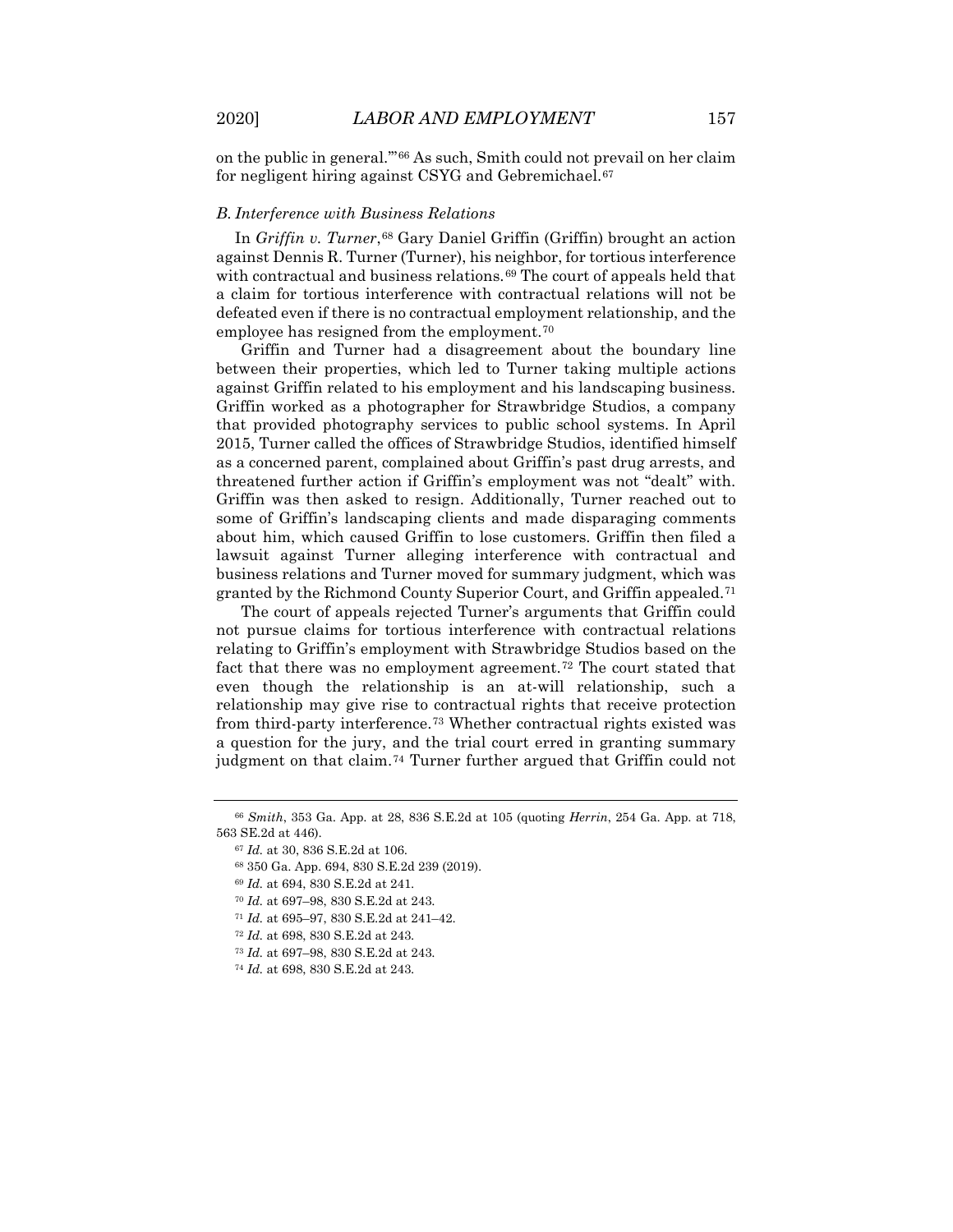prove his claim of tortious interference with business relations because he resigned from Strawbridge Studios.[75](#page-10-0) The court of appeals stated that, "[a] jury could find that Turner's interference hindered Griffin's performance of his employment duties and made them more difficult, ultimately resulting in his resignation."[76](#page-10-1)

#### IV. WRONGFUL TERMINATION

#### *A. Georgia Whistleblower Act*

Under the Georgia Whistleblower Act (GWA),<sup>[77](#page-10-2)</sup> "no public employer shall retaliate against a public employee for disclosing a violation of or noncompliance with a law, rule, or regulation to either a supervisor or a government agency."[78](#page-10-3) To make out a prima facie case, plaintiffs must establish four elements:

- (1) [They were] employed by a public employer;
- (2) [They] made a protected disclosure or objection;
- (3) [They] suffered an adverse employment action; and

(4) There is some causal relation between the protected activity and the adverse employment action.[79](#page-10-4)

In *City of Pendergrass v. Rintoul*,<sup>[80](#page-10-5)</sup> the court of appeals examined a claim brought by two public employees, Katherine Rintoul (Rintoul), who was the City Clerk for the City of Pendergrass (Pendergrass) from January 2005 to July 2009, and William Garner (Garner) who was a lieutenant with the Pendergrass police department from January 2005 to September 2009. In June 2009, Rintoul and Garner gathered evidence which they believed showed misuse of public tax monies, misuse of city equipment, bribery, and employment of an undocumented immigrant. After presenting the evidence to the mayor, each individual was shunned and experienced retaliation from other city officials. Ultimately, Rintoul was terminated and Garner resigned.<sup>[81](#page-10-6)</sup>

<sup>75</sup> *Id.*

<sup>76</sup> *Id.*

<span id="page-10-2"></span><span id="page-10-1"></span><span id="page-10-0"></span><sup>77</sup> Ga. H.R. Bill 642, Reg. Sess. (2012) (codified at O.C.G.A § 45-1-4 (Supp. 2014)); *see also* Colon v. Fulton Cnty., 294 Ga. 93, 93, 751 S.E.2d 307, 308 (2013).

<sup>78</sup> O.C.G.A § 45-1-4(d)(2).

<span id="page-10-6"></span><span id="page-10-5"></span><span id="page-10-4"></span><span id="page-10-3"></span><sup>79</sup> Albers v. Georgia Bd. of Regents of Univ. Sys. of Georgia, 330 Ga. App. 58, 61, 766 S.E.2d 520, 523 (2014); *See* Forrester v. Ga. Dep't of Human Serv., 308 Ga. App. 716, 722, 708 S.E.2d 660, 666 (2011).

<sup>80</sup> 354 Ga. App. 618, 841 S.E.2d 399 (2020).

<sup>81</sup> *Id.* at 618–20, 841 S.E.2d at 401–02.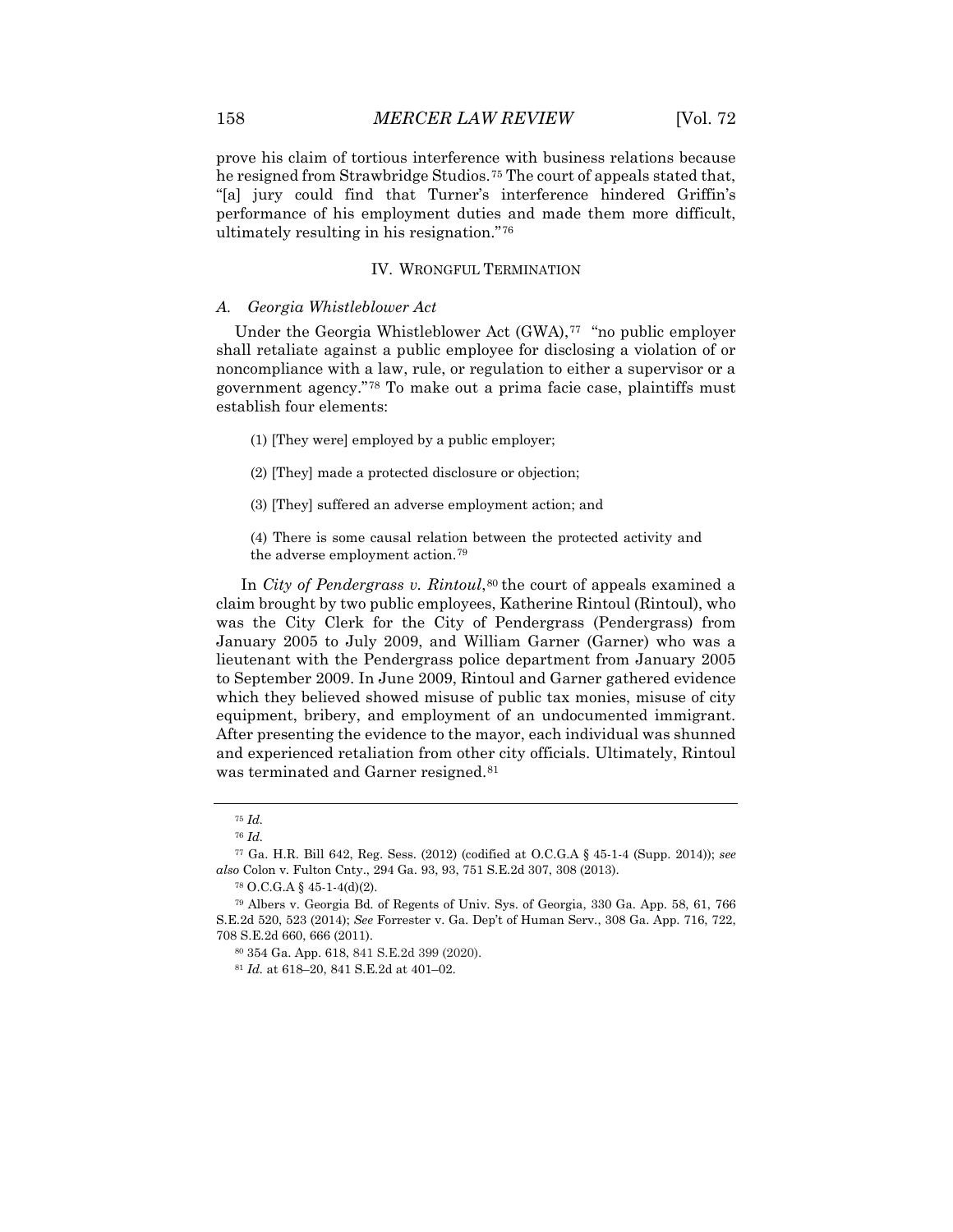Rintoul and Garner then brought suit against Pendergrass for violations of the GWA. Following a trial, a jury awarded a verdict of \$1 million to Rintoul and Garner. Pendergrass sought appeal of the Jackson County Superior Court's denial of its request for a directed verdict, and that the jury award was arbitrary and not supported by the evidence.<sup>[82](#page-11-0)</sup>

Pursuant to O.C.G.A.  $\S$  45-1-4(a)(4),<sup>[83](#page-11-1)</sup> the court of appeals held that Rintoul and Garner did prove that Pendergrass was a public employer.<sup>[84](#page-11-2)</sup> Rintoul and Garner were able to show that Pendergrass received a unique value from the State of Georgia, which was of a type that only public employers would be eligible to receive.<sup>[85](#page-11-3)</sup> For example, "the City availed itself of a high speed internet line made available and paid for by the State of Georgia."[86](#page-11-4) The court also held that the trial court did not err in denying Pendergrass's motion for a directed verdict based on Garner's retaliation claim.[87](#page-11-5) The court of appeals held that by definition under the GWA,[88](#page-11-6) Garner experienced numerous instances of retaliation.[89](#page-11-7) For example, Garner suffered verbal abuse, was prohibited from taking his patrol car home, suffered loss of rank and pay, and faced isolation from his colleagues.<sup>[90](#page-11-8)</sup>

#### V. RESTRICTIVE COVENANTS

#### *A. "Blue Penciling"*

In 2011, Georgia voters approved a constitutional amendment changing the law on restrictive covenants.[91](#page-11-9) Under the amendment, Georgia courts focus their analysis on whether a covenant restricts future employment in a reasonable manner.<sup>[92](#page-11-10)</sup>

The amendment also allows courts to blue pencil agreements to avoid the invalidation of the entire agreement.<sup>[93](#page-11-11)</sup> In order to have agreements subject to blue penciling, employers should have employees with pre 2011

<span id="page-11-4"></span><sup>86</sup> *Id.*

<sup>90</sup> *Id.*

<sup>92</sup> GA. CONST. ART. III, § 6, para. 5(c)(3); *see also* O.C.G.A § 13-8-50 (2010 & Supp. 2012).

<span id="page-11-11"></span><span id="page-11-10"></span><span id="page-11-9"></span><span id="page-11-8"></span><span id="page-11-7"></span><span id="page-11-6"></span><sup>93</sup> Vulcan Steel Structures, Inc*.* v. McCarty, 329 Ga. App. 220, 220, 764 S.E.2d 458, 459 (2014).

<span id="page-11-2"></span><span id="page-11-1"></span><span id="page-11-0"></span><sup>82</sup> *Id.*

<sup>83</sup> O.C.G.A. § 45-1-4(a)(4) (2012).

<sup>84</sup> *Rintoul*, 354 Ga. App. at 621, 841 S.E.2d at 403.

<span id="page-11-3"></span><sup>85</sup> *Id.* at 623, 841 S.E.2d at 404.

<span id="page-11-5"></span><sup>87</sup> *Id.* at 624, 841 S.E.2d at 405.

<sup>88</sup> O.C.G.A. § 45-1-4(a)(5).

<sup>89</sup> *Rintoul*, 354 Ga. App. at 626, 841 S.E.2d at 406.

<sup>91</sup> GA. CONST. ART. III, § 6, para. 5(c)(3).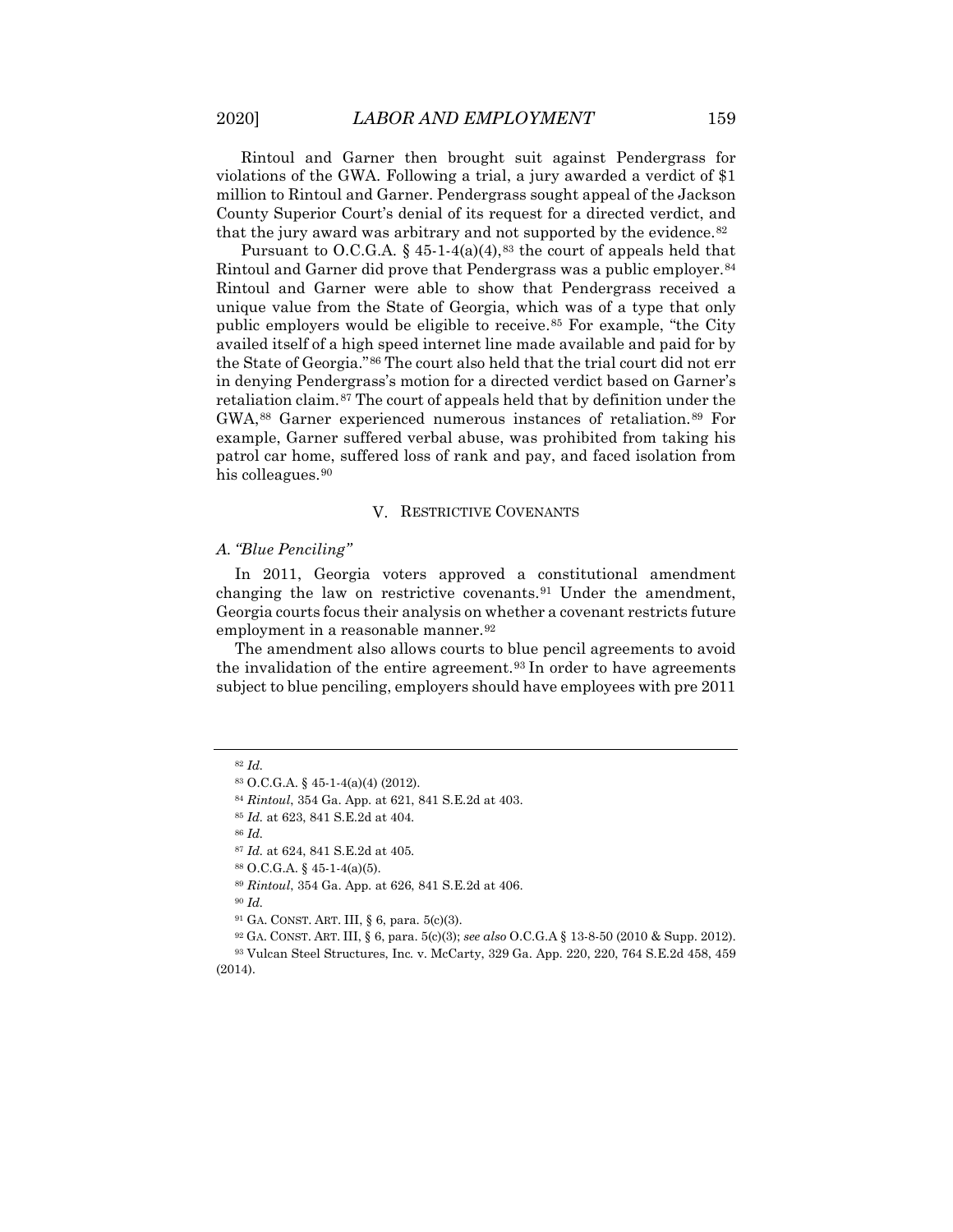agreements sign new ones.[94](#page-12-0) Under Georgia law, continued employment can be sufficient consideration for an at-will employee to sign a new agreement.[95](#page-12-1) For any employees who have already signed an agreement with a defined term of employment, employers must offer additional consideration in order for the agreement to constitute a valid new agreement.[96](#page-12-2)

In *Belt Power, LLC v. Reed*, <sup>[97](#page-12-3)</sup> the court of appeals dealt with a matter of first impression dealing with the scope and application of Georgia's Restrictive Covenants Act.[98](#page-12-4) Belt Power, LLC (Belt Power) sought review of the trial court's final summary judgment order declaring void and unenforceable various restrictive covenants in their contracts with former employees, Steve Reed (Reed) and Jeffrey Harrington (Harrington), and dismissing their counterclaims for breach of those restrictive covenants. Reed and Harrington were territory managers for Belt Power. In 2008, Reed and Harrington bought minority equity shares of the company in accordance to an "LLC Interest Purchase and Restriction Agreement." In 2014, Reed and Harrington, in separate transactions, sold their shares back to Belt Power pursuant to a "Confidentiality, Non-Competition, and Non-Solicitation Agreement." Reed left Belt Power in 2015, and Harrington left Belt Power in 2017. In 2017, they formed Sitka Belt, LLC and brought an action for a declaratory judgment stating that the agreements were not enforceable and seeking a permanent injunction barring Belt Power from attempting to enforce the agreements.[99](#page-12-5)

The court of appeals held that the trial court had erred by analyzing the enforceability of the restrictive covenants under common law instead of Georgia's Restrictive Covenants Act.[100](#page-12-6) However, since the trial court made an alternative holding that even if the Act applied, the provisions were unreasonable and overly broad, and it would not blue pencil the provisions, the court of appeals determined that the trial court did not abuse its discretion.[101](#page-12-7) The court noted that the Act contained the word "may" when referring to the court's ability to modify covenants that are unreasonable.[102](#page-12-8) Since "[t]he word 'may' . . . usually implies some degree

<sup>100</sup> *Id.* at 293–94, 840 S.E.2d at 769.

<sup>94</sup> *Id.*

<span id="page-12-1"></span><span id="page-12-0"></span><sup>95</sup> Thomas v. Costal Industrial Services, Inc., 214 Ga. 832, 832, 108 S.E.2d 328, 329 (1959).

<span id="page-12-6"></span><span id="page-12-5"></span><span id="page-12-4"></span><span id="page-12-3"></span><span id="page-12-2"></span><sup>96</sup> Glisson v. Global Sec. Services, L.L.C., 287 Ga. App. 640, 641–642, 653 S.E.2d 85, 86– 87 (2007).

<sup>97</sup> 354 Ga. App. 289, 840 S.E.2d 765 (2020).

<sup>98</sup> *Id.* at 289, 840 S.E.2d at 767 (citing O.C.G.A. § 13-8-50).

<sup>99</sup> *Id.* at 289–91, 840 S.E.2d at 767.

<span id="page-12-7"></span><sup>101</sup> *Id.* at 294, 840 S.E.2d at 769.

<span id="page-12-8"></span><sup>102</sup> *Id.* at 294–95, 840 S.E.2d at 770.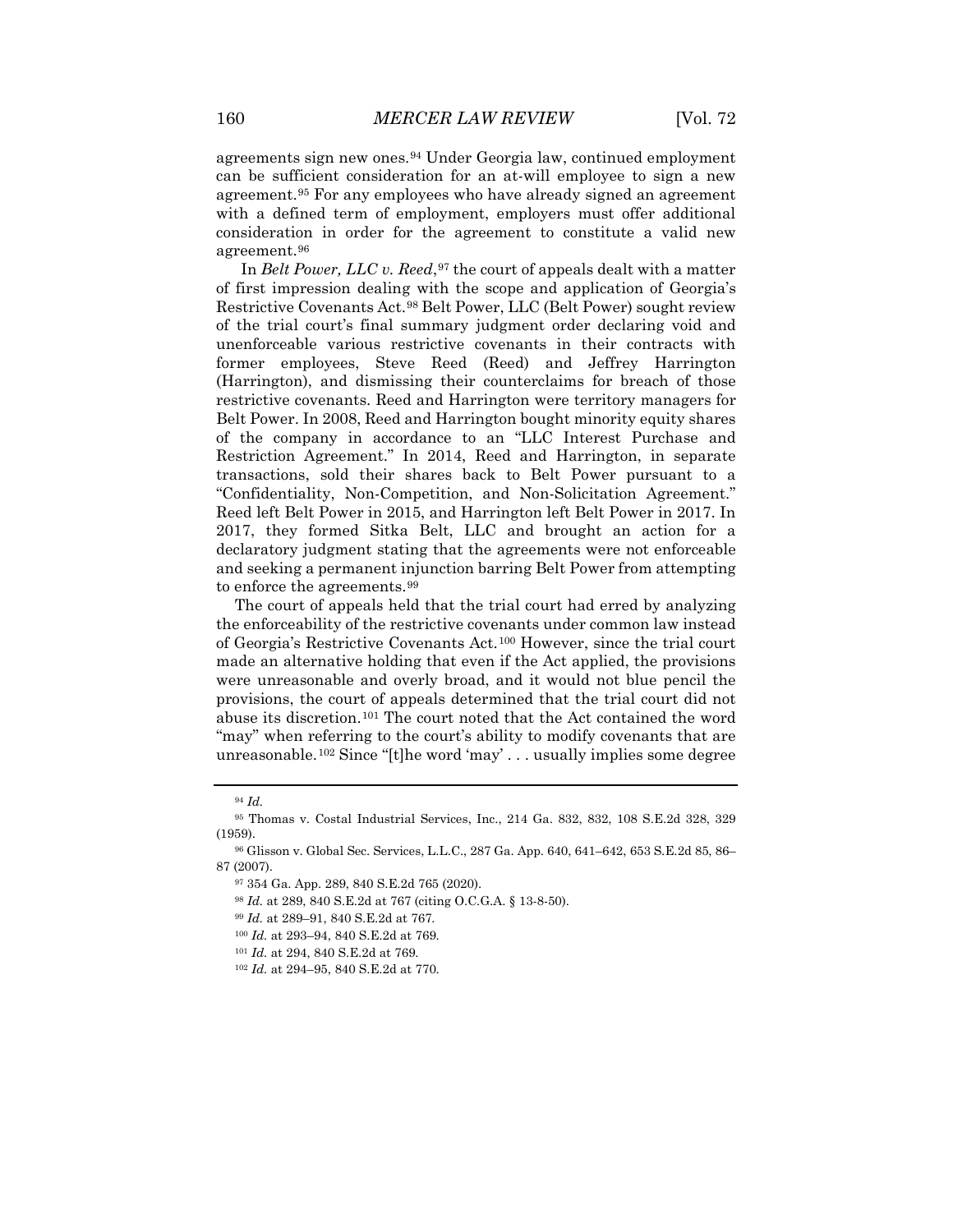of discretion[,]" the court of appeals held that it is within a trial court's discretion on whether to "blue pencil" an overly broad restrictive covenant.[103](#page-13-0)

#### *B. Defenses to Restrictive Covenants*

*Yash Solutions, LLC v. New York Global Consultants Corp.*[104](#page-13-1) centered around a dispute involving New York Global Consultants Corp. (NYG), who was a provider of information-technology (IT) consulting, software development, and project-management services. Yash Solutions, LLC (Yash) was a similar IT consulting and business-solutions firm. Both companies recruited and screened consultants to place in other companies. NYG and Yash entered into a Master Supplier Agreement (MSA), wherein NYG would supply IT consultants to Yash, and Yash would place those consultants with clients. The MSA contained a non-compete provision, restricting NYG from providing the same or similar service as Yash to specific clients listed in an addendum to the MSA. Yash placed two NYG consultants, Rathi and Pinto, with one of the clients named in the addendum, EMC, between March 2013, and February 2015.[105](#page-13-2)

Once Rathi's placement concluded, Yash was told that it could find a new placement for him with EMC, but Rathi declined placement with EMC. Rathi had already been placed on a new project with EMC. In December of 2014, Yash sent a letter to NYG, alleging that NYG had breached the non-compete provision by placing Rathi with EMC directly. However, Yash continued to place NYG consultants with their clients. NYG then filed a complaint in March of 2015. Both parties filed claims and moved for summary judgment, but the trial court denied NYG's claim for summary judgment as to Yash's counterclaim alleging that NYG breached the non-compete provision. A jury later found that Yash's actions had amounted to a waiver of the non-compete provision.[106](#page-13-3)

On appeal, Yash argued that the jury's finding of a waiver was not supported by the evidence presented at trial.<sup>[107](#page-13-4)</sup> The court of appeals noted that the issue was a question of fact for a jury to decide, and because there was some evidence to support the jury verdict, the court of appeals affirmed the trial court's ruling.[108](#page-13-5)

<span id="page-13-4"></span><span id="page-13-3"></span><span id="page-13-2"></span><span id="page-13-1"></span><span id="page-13-0"></span><sup>103</sup> *Id.* at 294–95, 840 S.E.2d at 769–70 (quoting United States v. Rodgers, 461 U.S. 677, 796 (IV) (B), 103 S.Ct. 2132, 76 L.Ed.2d 236 (1983)).

<sup>104</sup> 352 Ga. App. 127, 834 S.E.2d 126 (2019).

<sup>105</sup> *Id.* at 128–29, 834 S.E.2d at 129–30.

<sup>106</sup> *Id.* at 129–31, 834 S.E.2d at 130–31.

<sup>107</sup> *Id.* at 132, 834 S.E.2d at 132.

<span id="page-13-5"></span><sup>108</sup> *Id.* at 135, 834 S.E.2d at 134–35.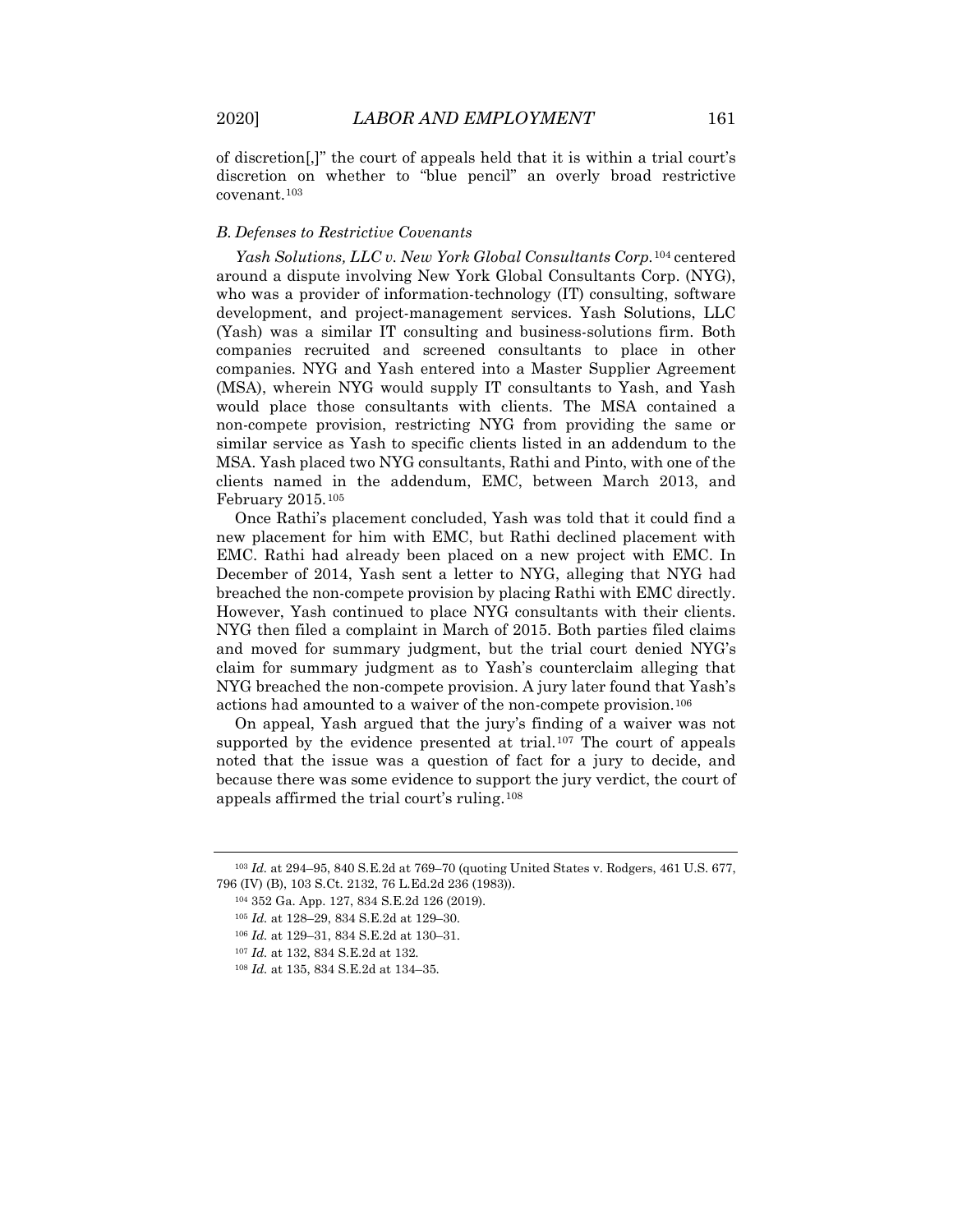*Fortress Investment Group, LLC v. Holsinger*[109](#page-14-0) involved a dispute between Fortress Investment Group, LLC (Fortress), an asset management firm, and Joel Holsinger (Holsinger) who began working for Fortress in 2008. Holsinger signed an initial employment agreement, but later signed a new employment agreement with Fortress on January 15, 2010. Several restrictive covenants were included within the new employment agreement. Holsinger resigned from Fortress in March 2018. After resigning from Fortress, Holsinger met with an asset management firm named Ares Operations LLC. Fortress sent letters to Ares Operations LLC alleging that Holsinger had violated the restrictive covenants in his employment agreement, and that if Ares Operations LLC were to hire Holsinger, it would risk legal exposure.<sup>[110](#page-14-1)</sup>

Holsinger filed suit in Fulton County Superior Court seeking a declaratory judgment that the restrictive covenants were invalid and unenforceable, and injunctive relief barring Fortress from enforcing or threatening to enforce the restrictive covenants. On February 5, 2019, Fortress filed an "emergency motion" asking the superior court to compel Holsinger to submit his electronic devices for forensic imaging and to return allegedly confidential information. The superior court determined that no emergency existed and denied the motion.<sup>[111](#page-14-2)</sup>

On appeal, Fortress contended that the trial court erred in refusing to consider the unrefuted evidence of Holsinger's "unclean hands."[112](#page-14-3) However, the court of appeals determined that the trial court did not abuse its discretion when it ruled that Holsinger could not have unclean hands from his failure to abide by restrictive covenants that were unenforceable.[113](#page-14-4) The court of appeals noted that the trial court correctly considered whether Holsinger had unclean hands, and concluded that even if Holsinger violated the agreement, that still would not make any previously unenforceable post termination restraints now enforceable going forward.[114](#page-14-5)

#### VI. CONCLUSION

As this Article demonstrates, the issues arising under Georgia law are becoming progressively more challenging each year, with the growing overlap between state and federal issues, as well as growing state regulations, adding to the challenge. Regardless of whether a practitioner specializes in state, federal, administrative, or other matters pertaining

<sup>109</sup> 354 Ga. App. 405, 841 S.E.2d 55 (2020).

<span id="page-14-0"></span><sup>110</sup> *Id.* at 406–07, 841 S.E.2d at 57–58.

<span id="page-14-4"></span><span id="page-14-3"></span><span id="page-14-2"></span><span id="page-14-1"></span><sup>111</sup> *Id.*

<sup>112</sup> *Id.* at 408, 841 S.E.2d at 59.

<sup>113</sup> *Id.*

<span id="page-14-5"></span><sup>114</sup>*Id.* at 408–09, 841 S.E.2d at 59.